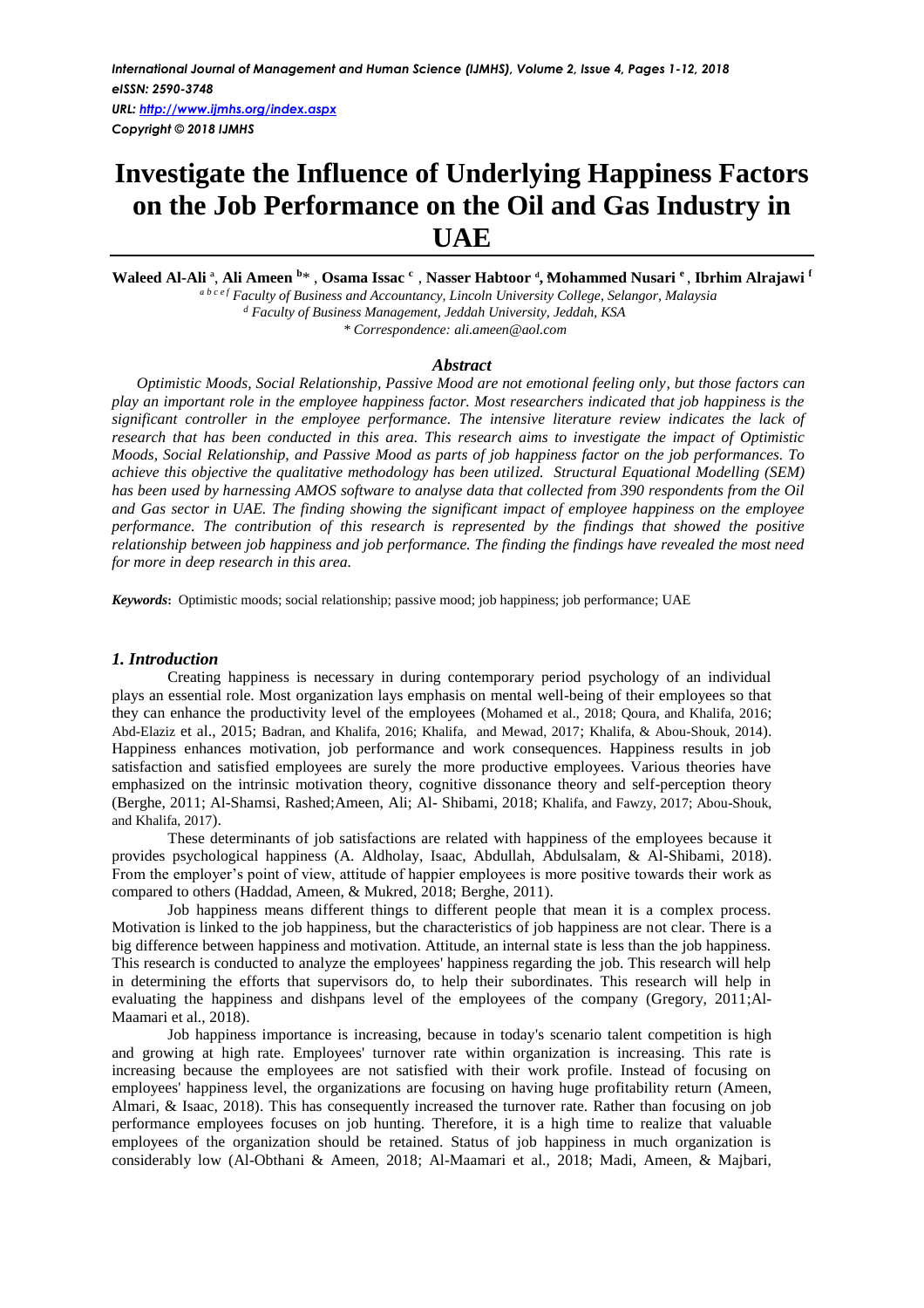2017). Therefore, research problem is to evaluate the effect job happiness of employees on the job performance. Thus, through this research report those relationship has been evaluated in detail.

The gap of the study can be highlighted on the issue of the previous research includes the research on implication of employees' satisfaction on productivity of the company. Most of the research papers are based on private organization. Through this research the impact of happiness in the government sector on employees' job performance. This study emphasizes upon analyzing the effect of optimistic, social relationship and passive on their level of productivity in the organization (AlShamsi et al., 2017). Previous researches fail to address the implication of different subfactors on employees' level of happiness and their performances in the organization that emerged from theoretical frameworks. Furthermore, the research findings from previous researchers analyzed that the effects of happiness level of employees on organizational productivity are not consistent (Ameen & Ahmad, 2013, 2014; Ameen, Almulla, Maram, Al-Shibami, & Ghosh, 2018; Ameen & Kamsuriah, 2017).

For covering the gab, the main objectives have been formulated. It was aimed to analyze impact of job happiness on the job performances. Theoretical data and material have been used in this report so that background can be created for the given report. During the discussion about the employee's performance and employee's happiness important theories relating to behavior & attitude has been elaborated (A. H. Aldholay, Isaac, Abdullah, & Ramayah, 2018). Elements which are closely related to research proposal has been monitored closely and specifically (Oswald, Proto, & Sgroi, 2014).

## *2. Literature Review*

# *2.1 Job Performance (JP)*

Numerous studies have been investigated theoretically and empirically to evaluate various determinants of the job such as happiness and productivity; employees job performance. This research seeks to find out the impact of happiness on the employees' job performance in the government sector (A. H. Aldholay, Abdullah, Ramayah, Isaac, & Mutahar, 2018). The literatures conducted by various researchers on job happiness and performance to draw relevant hypothesis (Al-Shamsi, Ameen, Isaac, Al-Shibami, & Khalifa, 2018; AlShamsi et al., 2017).

The research of Frey and Stutzer (2004) presents a selection of various applications of happiness research. The intention to carry out this research is to convey to readers and other researchers the importance of happiness in economics. One of the most important developments that have taken place in the recent times in the field of economics is conducting the research on happiness. Happiness is one of the most important factors of human life (Frey & Stutzer, 2004). Happiness determines the way a human being behaves and conducts action. This is the reason that has made several researchers believe that economics is all about happiness of the human beings. Economic activities are one of the major contributors to increase happiness of the human being (Al-Shamsi et al., 2018).

To achieve the objectives of the study, it is essential to develop an effective theoretical framework that can help in solving the research problem and the research questions. In this part, the theoretical framework and the hypotheses have been discussed. The theoretical framework includes job performance as dependent variable and job happiness as independent variables. This framework has utilized the most popular related theories such as Maslow's Theory of Motivation / Satisfaction, Authentic Happiness Theory and Social Identity Theory.

The theoretical framework will effectively describe the relationship between the variables of the research that are associated with the happiness of the employees in the government sector. The theoretical framework of the research is graphically represented below. Job satisfaction level, productivity level, and employees' turnover are the dependent variables. Employee happiness on the other hand is considered as the independent variable (Amah, 2009). The variables taken for this are the most important variables for the organizations of the present world as they must retain the potential talent to perform effectively in the industry. If happiness of the employees proves to be an important aspect in improving the level of job satisfaction, job performance and turnover intentions then it can be used as the medium for improving the overall organizational performance. The framework depicted below shows the connection between the variables (Awang, Ibrahim, & Nor, 2015).

#### *2.2 Job Happiness (JH)*

The above theoretical framework has focused on the relationships between the variables of Employee happiness and job performance. To explore the relationship, the focus was on highlighting the theory as well as empirically testing the relationships between the variables.

For decades, the relationship between happiness and job performance is being explored (Bakotic, 2013). The famous research known as the Hawthorne research have captured the imagination associated with happiness or well- being with the job performance. According to the "Holy Grail" of the management research, the happy workers are the workers with high performance, whereas the workers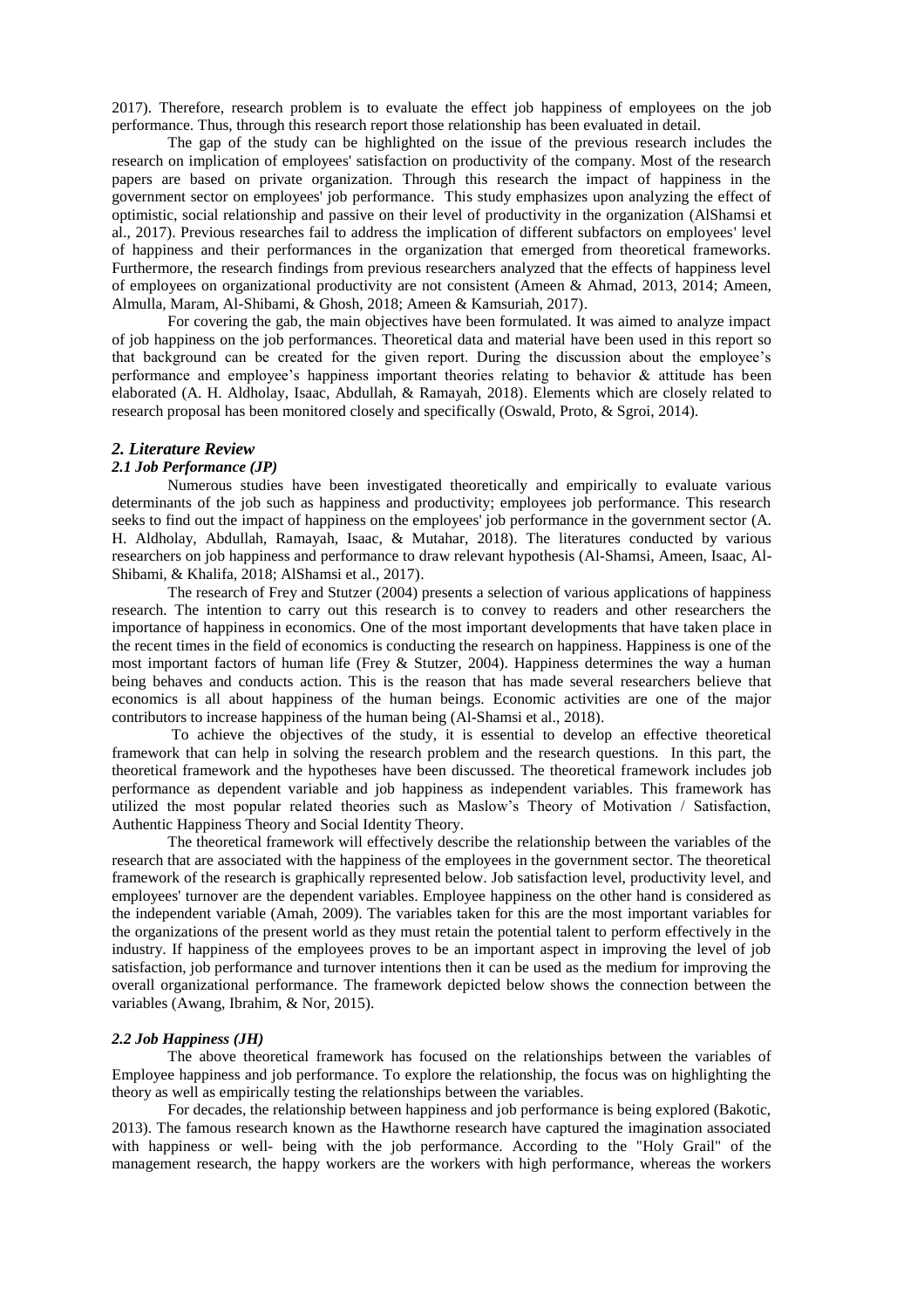who are less happy are not the good performers. The well- being or happiness of the employee is interconnected with the job performance of the employees (Daniels & Harris, 2000; Almulla, Ameen, & Nusari, 2017; Bastola, Ameen, Younis, & Chanda, 2018). The researches have shown that the employees who are happiest are the highest performing and most efficient workers (Daniels & Harris, 2000). The happiest employees take less leaves and display a loyal behavior for a longer period. This eventually improves the job performance of the workers.

It can be said that happiness at the workplace is a strong feeling associated with employees that, they are proud of themselves and they perform better in the organization (Daniels & Harris, 2000;(Abdulrab et al., 2018). The organizations should focus on keeping its employees happy so that they can perform in the most effective manner (Argyle, do happy workers work harder, 1989). It has been found from the above discussion that the relationship between happiness and job performance is positive. However, in order to ensure the effective results a hypothesis will be developed and tested. The hypothesis along with the dependent and independent variables are given below. Consequently, the following hypotheses are proposed:

*H1: Optimism has a positive effect on job performance. H2: Social relationships has a positive effect on job performance.*

*H3: Passive moods has a negative effect on job performance.*



*Figure 1*: The proposed conceptual framework

## *3. Research Method*

This research used the quantitative research design by collecting primary data to answer the research questions and to test the hypotheses. Smith (1983) mentioned that quantitative research is associated with the traditional, positivist, experimental or empirical paradigm. The data required for the analysis was gathered by questionnaire surveys at Oil and Gas sector at UAE. The number of respondents were an adequate to test the model.

Because it hopes to assess Organization' intention towards understanding the effect of job happiness on job performance by employing hypothesis testing that requires a quantitative technique to deal with the data. Moreover, the quantitative approach has higher degrees of external validity, meaning that the result can be extended or generalized to other situations (Saunders, Lewis & Thornhill, 2000). The primary data was collected through the quantitative approach using a structured questionnaire design. This is most suitable and appropriate when structural equation modeling (SEM) is used as the main method of analysis (Hair et al., 2010).

Variables were measured using a Likert Scale which recommended in the previous studies (Isaac, Abdullah, Ramayah, & Mutahar, 2017; Isaac, Abdullah, Ramayah, Mutahar, & Alrajawy, 2017; Isaac, Abdullah, Ramayah, & Mutahar Ahmed, 2017; Alrajawy, Mohd Daud, Isaac, & Mutahar, 2016).

The main technique data analysis has been built according to the analysis technique. To get best, the results, the structural equation modeling (SEM) has been utilized (Aldholay, Isaac, Abdullah, Alrajawy, & Nusari, 2018; Mutahar, Daud, Ramayah, Putit, & Isaac, 2018). The convergent and discriminant validity tests were conducted following an Exploratory Factor Analysis (EFA) and a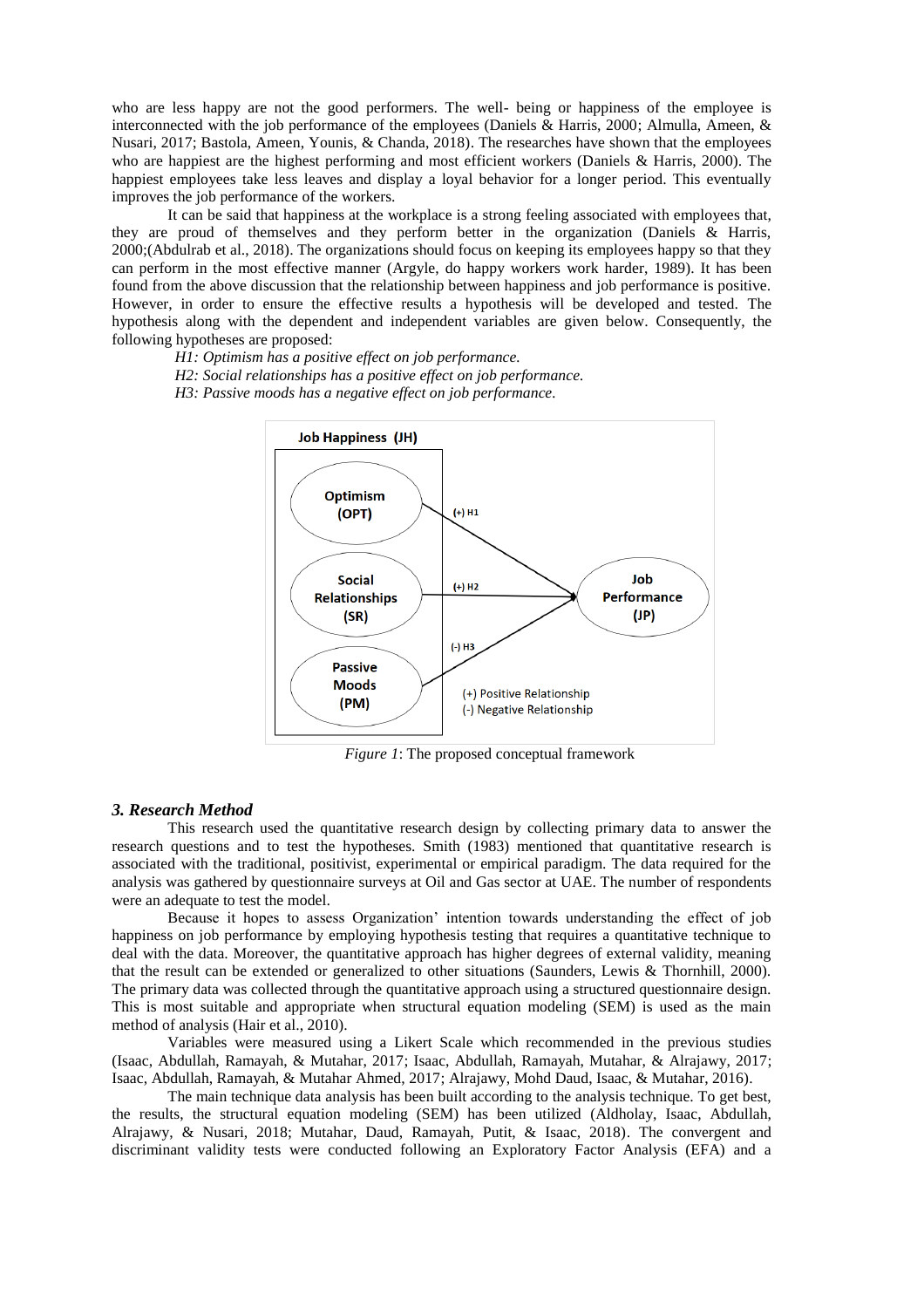Confirmatory Factor Analysis (CFA). The measurement and structural models as well as the role of mediating factor between exogenous and endogenous variables. Finally, the findings of the hypotheses testing are presented (Osama Isaac, Masoud, Samad, & Abdullah, 2016).

## *4. Data Analysis and Results*

Partial Least Squares (PLS) Structural Equation Modeling-Variance Based (SEM-VB) was utilized to examine the research model in this research, by using the Smarts 3.0 software (Ringle, Wende, & Becker, 2015). A two-stage analytical method (Anderson & Gerbing, 1988; Hair, Hult, Ringle, & Sarstedt, 2017) comprising (i) measurement model assessment (validity and reliability) and (ii) structural model assessment (testing the hypothesized relationships) was used after conducting the descriptive analysis. This two-stage analytical method consisting of a measurement model and a structural model assessment is superior to a one-step assessment (Schumacker & Lomax, 2004; Hair et al., 2010). While the measurement model explains the measurement of each construct, the structural model defines the relationship between the variables in the structural model (Hair et al., 2017).

The use of PLS technique for both the measurement and the structural model in this research is due to its ability to perform simultaneous analysis, resulting in more precise assessments (Barclay, Higgins, & Thompson, 1995). The main reasons for choosing SEM as a statistical method for this study is that SEM offers a simultaneous analysis which leads to more accurate estimates (Isaac, Abdullah, Ramayah, & Mutahar, 2017a; Isaac, Abdullah, Ramayah, & Mutahar, 2017b; Isaac, Masoud, Samad, & Abdullah, 2016).

#### *4.1 Descriptive analysis*

Table 1 presents the mean and standard deviation of each variable in the current study. The respondents were asked to indicate their opinion in relation to transformational leadership and human capital based on a 5-point scale ranging from 1 (strongly disagree) to 5 (strongly agree). Passive moods score the highest with mean 4.474 out of 5.0, with a standard deviation of 0.563. Optimism score the lowest with mean 4.023 out of 5.0, with a standard deviation of 0.478.

# *4.2 Measurement Model Assessment*

Construct reliability and validity (consisting of convergent and discriminant validity) were utilized to test the measurement model. The individual Cronbach's alpha coefficients were examined to ascertain the reliability of each core variable in the measurement model (construct reliability). The values of all the individual Cronbach's alpha coefficients in this study were between 0.858 and 0.875, which exceeded the suggested value of 0.7 (Kannana & Tan, 2005; Nunnally & Bernstein, 1994). Furthermore, for testing construct reliability, the values of all the composite reliability (CR) were between 0.897 and 0.909, which exceeded 0.7 (Werts, Linn, & Jöreskog, 1974; Kline, 2010; Gefen, Straub, & Boudreau, 2000). Therefore, as illustrated in Table 1, construct reliability has been satisfied as Cronbach's Alpha and CR were relatively error-free for all the constructs.

Assessment of Indicator reliability was done by using factor loadings. When the associated indicators have much in common, this is captured in the construct and indicated by high loadings on the construct (J. F. J. Hair et al., 2014). According to Hair et al. (2010), values exceeding 0.50 indicate significant factor loadings. Table 1 shows that all items in this study had factor loadings higher than the recommended value of 0.5 except for the items OPT8, JP6, JP7, and JP8 which eliminated from the scale due to low loadings.

Average variance extracted (AVE) was used in this study to assess Convergent validity, which shows the degree that a measure correlates positively with alternative measures of the same construct. The values of all AVE were between 0.573 and 0.716, which exceeded the recommended value of 0.50 (J. F. Hair et al., 2010). Therefore, all constructs have fulfilled the convergent validity satisfactorily, as illustrated in Table 1.

|            |                  | $\cup$ $\prime$    |       |           |              |                      |                       |
|------------|------------------|--------------------|-------|-----------|--------------|----------------------|-----------------------|
| Constructs | Item             | Loading<br>(> 0.5) | М     | <b>SD</b> | α<br>(> 0.7) | <b>CR</b><br>(> 0.7) | <b>AVE</b><br>(> 0.5) |
|            | OPT1             | 0.750              |       | 0.530     | 0.875        | 0.903                | 0.573                 |
|            | OPT <sub>2</sub> | 0.764              |       |           |              |                      |                       |
|            | OPT3             | 0.800              |       |           |              |                      |                       |
| Optimism   | OPT4             | 0.821              | 4.023 |           |              |                      |                       |
| (OPT)      | OPT5             | 0.800              |       |           |              |                      |                       |
|            | OPT <sub>6</sub> | 0.653              |       |           |              |                      |                       |
|            | OPT7             | 0.695              |       |           |              |                      |                       |
|            | OPT8             | Deleted            |       |           |              |                      |                       |
|            |                  |                    |       |           |              |                      |                       |

Table 1: *Mean, standard deviation, loading*, *cronbach's Alpha, CR and AVE*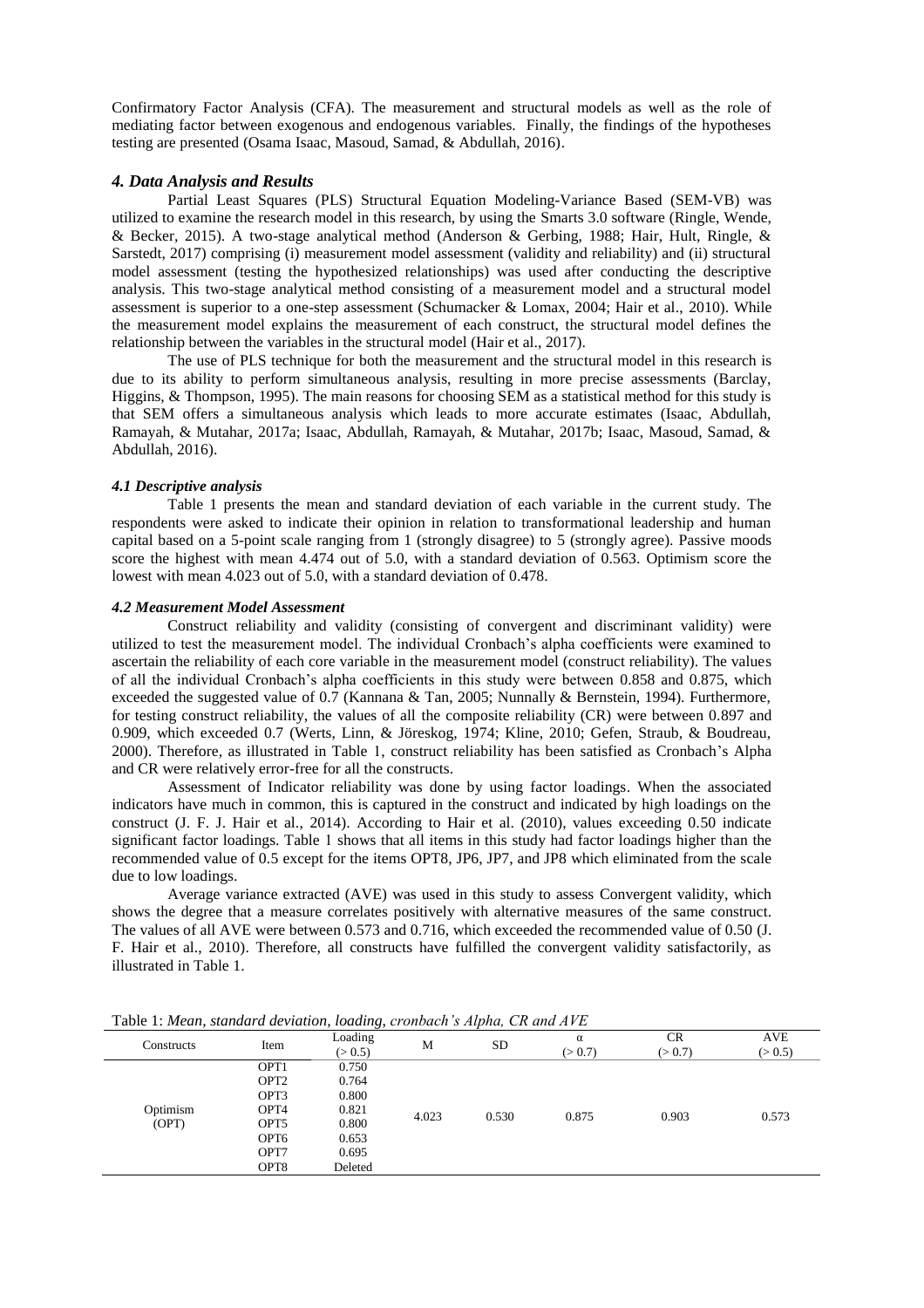|                     | SR <sub>1</sub> | 0.767   | 4.332 | 0.552 | 0.858 | 0.897 | 0.635 |
|---------------------|-----------------|---------|-------|-------|-------|-------|-------|
| Social              | SR <sub>2</sub> | 0.788   |       |       |       |       |       |
| Relationships       | SR <sub>3</sub> | 0.816   |       |       |       |       |       |
| (SR)                | SR4             | 0.824   |       |       |       |       |       |
|                     | SR <sub>5</sub> | 0.787   |       |       |       |       |       |
| Passive             | PM1             | 0.839   |       | 0.563 | 0.868 | 0.909 | 0.716 |
| Moods               | PM <sub>2</sub> | 0.916   |       |       |       |       |       |
| (PM)                | PM <sub>3</sub> | 0.881   | 4.474 |       |       |       |       |
|                     | PM4             | 0.737   |       |       |       |       |       |
|                     | JP1             | 0.767   |       | 0.478 | 0.868 | 0.904 | 0.653 |
|                     | JP <sub>2</sub> | 0.788   |       |       |       |       |       |
|                     | JP3             | 0.816   |       |       |       |       |       |
| Job                 | JP4             | 0.824   | 4.038 |       |       |       |       |
| Performance<br>(JP) | JP5             | 0.787   |       |       |       |       |       |
|                     | JP <sub>6</sub> | Deleted |       |       |       |       |       |
|                     | JP7             | Deleted |       |       |       |       |       |
|                     | JP8             | Deleted |       |       |       |       |       |

Note: M=Mean; SD=Standard Deviation, α= Cronbach's alpha; CR = Composite Reliability, AVE **=** Average Variance Extracted. **Key**: OPT: optimism; SR: social relationships; PM: passive moods; JP: job performance

The extent that items differentiate among constructs or measure distinct concepts is shown by Discriminant validity. Cross-loadings and Fornell-Larcker were used to assess the discriminant validity of the measurement model. Usually, cross-loadings are used as the first step in testing discriminant validity of the indicators (J. F. J. Hair et al., 2014). In this study, the indicators' outer loadings on a construct exceeded all its cross-loadings with other constructs, and hence, the cross-loading criterion had satisfied the requirements (refer to Table 2).

|                  | <b>OPT</b> | <b>SR</b> | PM    | $\rm{JP}$ |
|------------------|------------|-----------|-------|-----------|
| OPT1             | 0.750      | 0.308     | 0.132 | 0.382     |
| OPT <sub>2</sub> | 0.764      | 0.339     | 0.157 | 0.461     |
| OPT3             | 0.800      | 0.336     | 0.148 | 0.427     |
| OPT4             | 0.821      | 0.375     | 0.117 | 0.425     |
| OPT5             | 0.800      | 0.414     | 0.232 | 0.388     |
| OPT6             | 0.653      | 0.354     | 0.165 | 0.334     |
| OPT7             | 0.695      | 0.436     | 0.202 | 0.358     |
| SR1              | 0.377      | 0.767     | 0.301 | 0.315     |
| SR <sub>2</sub>  | 0.341      | 0.788     | 0.259 | 0.241     |
| SR3              | 0.338      | 0.816     | 0.244 | 0.263     |
| SR4              | 0.354      | 0.824     | 0.304 | 0.270     |
| SR5              | 0.455      | 0.787     | 0.290 | 0.412     |
| PM1              | 0.178      | 0.291     | 0.839 | 0.138     |
| PM <sub>2</sub>  | 0.205      | 0.341     | 0.916 | 0.133     |
| PM <sub>3</sub>  | 0.200      | 0.360     | 0.881 | 0.132     |
| PM4              | 0.130      | 0.163     | 0.737 | 0.079     |
| JP1              | 0.411      | 0.237     | 0.115 | 0.785     |
| JP <sub>2</sub>  | 0.435      | 0.332     | 0.143 | 0.818     |
| JP3              | 0.342      | 0.312     | 0.123 | 0.806     |
| JP4              | 0.481      | 0.400     | 0.120 | 0.810     |
| JP5              | 0.440      | 0.289     | 0.092 | 0.821     |

Table 2: *Results of discriminant validity by the cross loading* 

**Key**: OPT: optimism; SR: social relationships; PM: passive moods; JP: job performance

Table 3 displays the results for discriminant validity by using the Fornell-Larcker criterion. It was found that the square root of the AVEs on the diagonals (shown in bold) are greater than the correlations between constructs (corresponding row and column values), indicating strong correlation between the constructs and their respective indicators as compared to the other constructs in the model (Fornell & Larcker, 1981; Chin, 1998). According to Hair et al. (2017), this indicates a good discriminant validity. Furthermore, the exogenous constructs have a correlation of less than 0.85 (Awang, 2014). Therefore, all constructs had their discriminant validity fulfilled satisfactorily.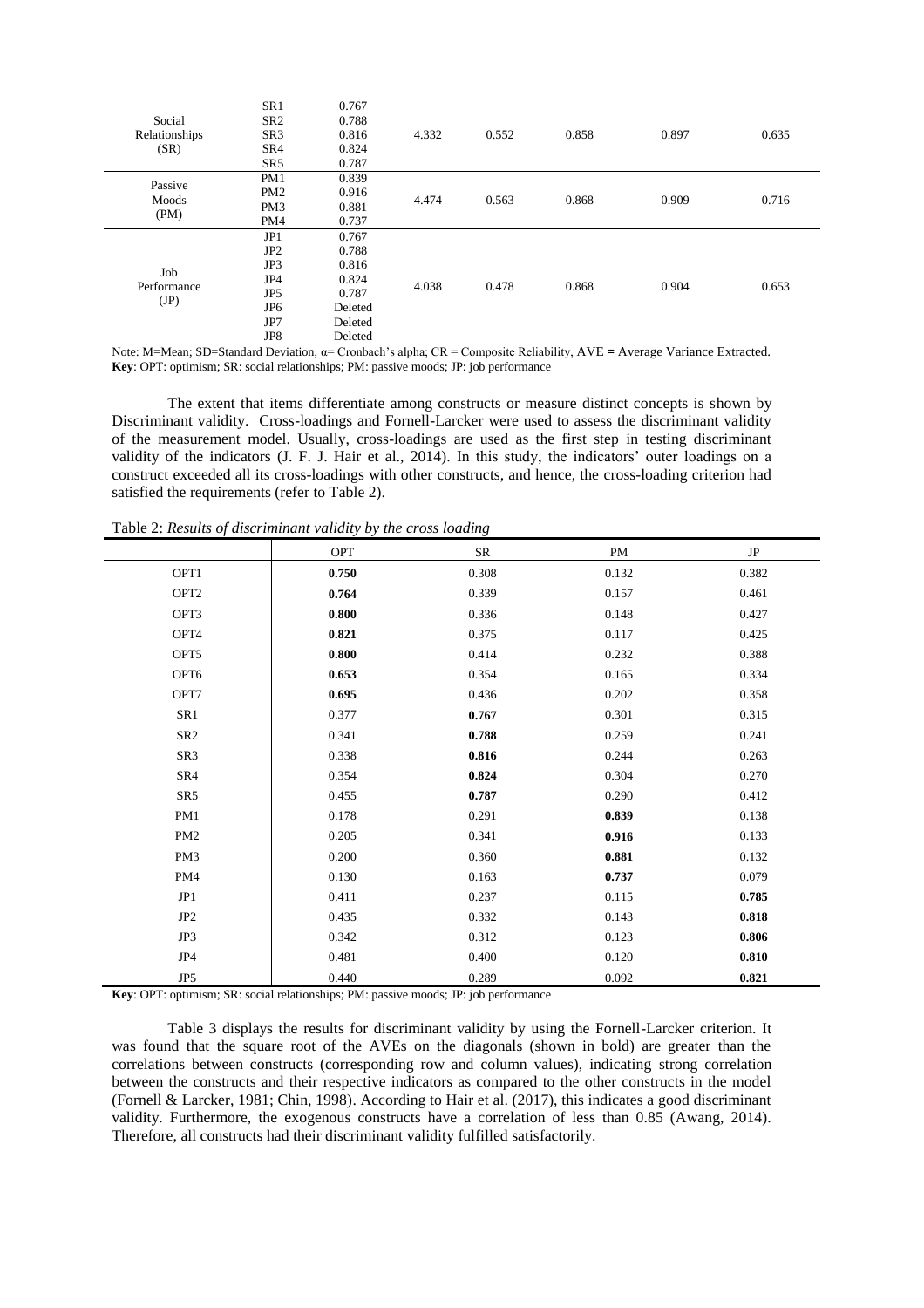|   | <b>Table 5. Results of alscriminant valially by Fornell-Larcker criterion</b> |       |       |           |           |  |  |  |
|---|-------------------------------------------------------------------------------|-------|-------|-----------|-----------|--|--|--|
|   | Factors                                                                       |       |       |           |           |  |  |  |
|   |                                                                               |       |       |           |           |  |  |  |
|   |                                                                               | JP    | OPT   | <b>PM</b> | <b>SR</b> |  |  |  |
|   | JP                                                                            | 0.808 |       |           |           |  |  |  |
| ↑ | OPT                                                                           | 0.528 | 0.757 |           |           |  |  |  |
| 3 | <b>PM</b>                                                                     | 0.147 | 0.215 | 0.846     |           |  |  |  |
| 4 | <b>SR</b>                                                                     | 0.394 | 0.480 | 0.354     | 0.797     |  |  |  |

Table 3: *Results of discriminant validity by Fornell-Larcker criterion* 

Note: Diagonals represent the square root of the average variance extracted while the other entries represent the correlations. **Key**: OPT: optimism; SR: social relationships; PM: passive moods; JP: job performance

### *4.3 Structural Model Assessment*

The structural model can be tested by computing beta  $(\beta)$ ,  $R^2$ , and the corresponding tvalues via a bootstrapping procedure with a resample of 5,000 (Hair, Hult, Ringle, & Sarstedt, 2017).



*Figure 2*: PLS algorithm results

Figure 2 and Table 4 depict the structural model assessment, showing the results of the hypothesis tests, with 2 out of the 3 hypotheses are supported. Optimism and social relationships significantly predict job performance. Hence, H1 and H2 are accepted with  $(\beta = 0.441, t = 9.729, p < 0.001)$ and ( $\beta = 0.187$ , t= 3.906, p <0.001) respectively, while H3 is not supported.

The strength of the relationship between exogenous and endogenous constructs are measured by the standardised path coefficients, which in this case show that the direct effects of optimism on job performance is much stronger than the influence of social relationships on job performance. The values of *R*<sup>2</sup> have an acceptable level of explanatory power, indicating a substantial model (Cohen, 1988; Chin, 1998).

| Hypothesis     | Relationship                           | <b>Std Beta</b> | <b>Std Error</b> | t-value | p-value | Decision      | $R^2$ |
|----------------|----------------------------------------|-----------------|------------------|---------|---------|---------------|-------|
| H1             | $\mathrm{OPT}{\rightarrow}\mathrm{JP}$ | 0.441           | 0.045            | 9.729   | 0.000   | Supported     | 0.30  |
| H <sub>2</sub> | $SR \rightarrow JP$                    | 0.187           | 0.048            | 3.906   | 0.000   | Supported     |       |
| H3             | $PM \rightarrow IP$                    | $-0.014$        | 0.043            | 0.334   | 0.369   | Not supported |       |

Key: OPT: optimism; SR: social relationships; PM: passive moods; JP: job performance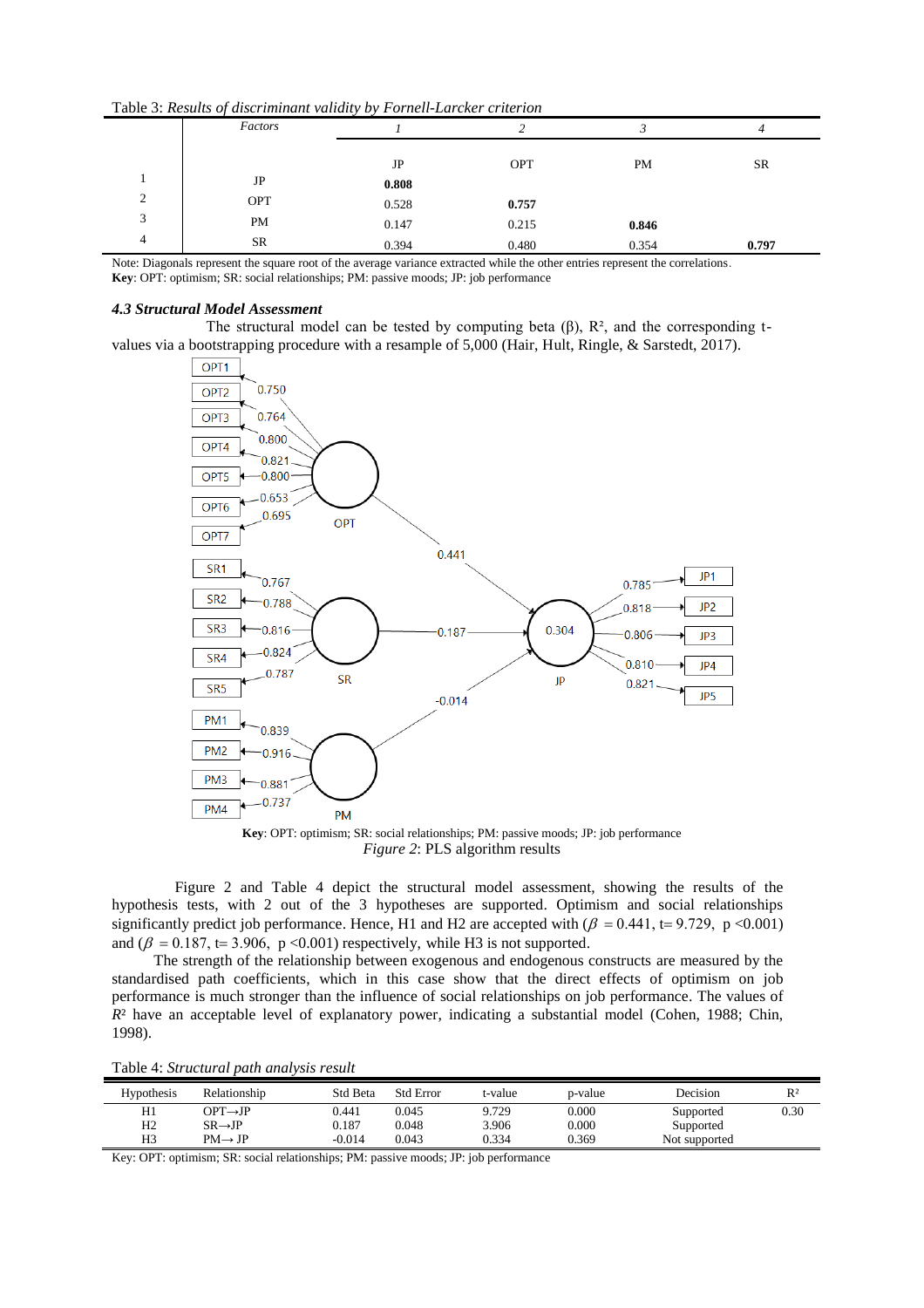#### *5. Discussion*

The objective of this research is to fill the gap in the literature and to develop a model for job happiness and its relationship to performance from employees' perspective of oil and gas industry in UAE. In particular, it introduces guidelines for evaluating employees' happiness in terms of its influence performance. The key objective was to identify key determinants relating to employees' happiness. The determinants were found to be encapsulated in two dimensions: job happiness with three factors (optimism with nine indicators, social relationship with five indicators, and passive moods with four factors. This objective was accomplished through an exhaustive review of previous studies.

From previous studies, this research identified 15 indicators related to three factors. The three factors are the optimism, social relationships and passive moods. This study, therefore, found that job happiness is strongly associated with job performance. This is in line with studies that argued that the job performance is influenced by job performance (Argyle, 1989; Grant, Christianson, and Price, 2007; Ledford 1999; Oswald, Proto, & Sgroi; 2014). These results correspond to those of previous research that relates the job happiness with performance. It was noticed that employees in oil and Gas industry sector are concerned with the happiness and say it as the top priority in their job performance indicators. This is quite related to the result of (Grant, Christianson, and Price, 2007; Oswald, Proto, & Sgroi; 2014).

Therefore; the high value of path from happiness to performance (.53) in this research was not surprised as it was noticed in the research of Awang, & Ibrahim, (2015). Even though the research of Awang, & Ibrahim, (2015) was related to employees of public sector, which is more general than this study, which focused on oil and Gas industry, which is also public sector; it could be said that this research confirms the result of Awang, & Ibrahim, (2015). As a matter of fact; employees spend most of their life in the offices and expected to be happy to spend all much of the time in the workplace (Oswald, Proto, & Sgroi, 2014). On other hand, job happiness in this research was adopted from the research of (Suman, Nidhi, & Yadava, 2016), which associates job happiness.

## *6. Implication*

This research highlights the contribution in terms of theory and practical. The theoretical part covers the new contribution regarding the job performance and job happiness in field of Oil and Gas, particularly in UAE. The practical contribution covers the lessons that could be learnt from the findings of this research and how it can help supervisors in the field of Oil and Gas. The identification of job happiness to evaluate performance is the major contribution of this research. Another key contribution of this research is the understanding of the significant and positive impact of job happiness on the performance regardless the financial-related satisfaction. It was found significant influence for being happy with teammates and environment on job performance. Based upon the literature available to the researcher, there is a lack of empirical research that examined job happiness and job performance.

However, in this research is more related to social factors as the findings of this research showed that employees are more concern toward optimism, social relationships, and passive moods. The high factor loadings of the indicators within those three factors imply that the result is strongly supported. The contribution here is that, within the working environment with high payment such as Oil and Gas sector, the happiness exceeds the financial aspect and go to social aspects where employees seek happiness through social relationships and activities that motivate the passive moods.

In the practical contribution, this research spot light on the importance of having a happy employees, as the empirical results indicated that happy employees are more productive and less thanking of turnover. This research provide empirical evidence to the human resource managers that by make sure the company has happy employees the productivity will be assured. Therefore, the findings here could inspire human resources managers to develop programs that increase social bonds among employees to make them happy. This model contributes empirically to the research on job performance within Oil and Gas industry by suggesting several features that influence job performance of employees. It assists us to understand the impact of job happiness on the job performance. The model also produced important results similar to other related research/models.

## *7 Limitations*

This study, as all empirical studies, has its limitations. These shortcomings may serve as the basis for future work to extend knowledge of those items influencing the job performance within the context of Oil and Gas. The details of these research limitations are discussed in this section:

Assessing the job performance may involve using a multidimensional approach. In this study, two dimensions were identified to capture job performance from the employees' perspective. The design of this research included well known research to identify not only the dimensions but also the factors and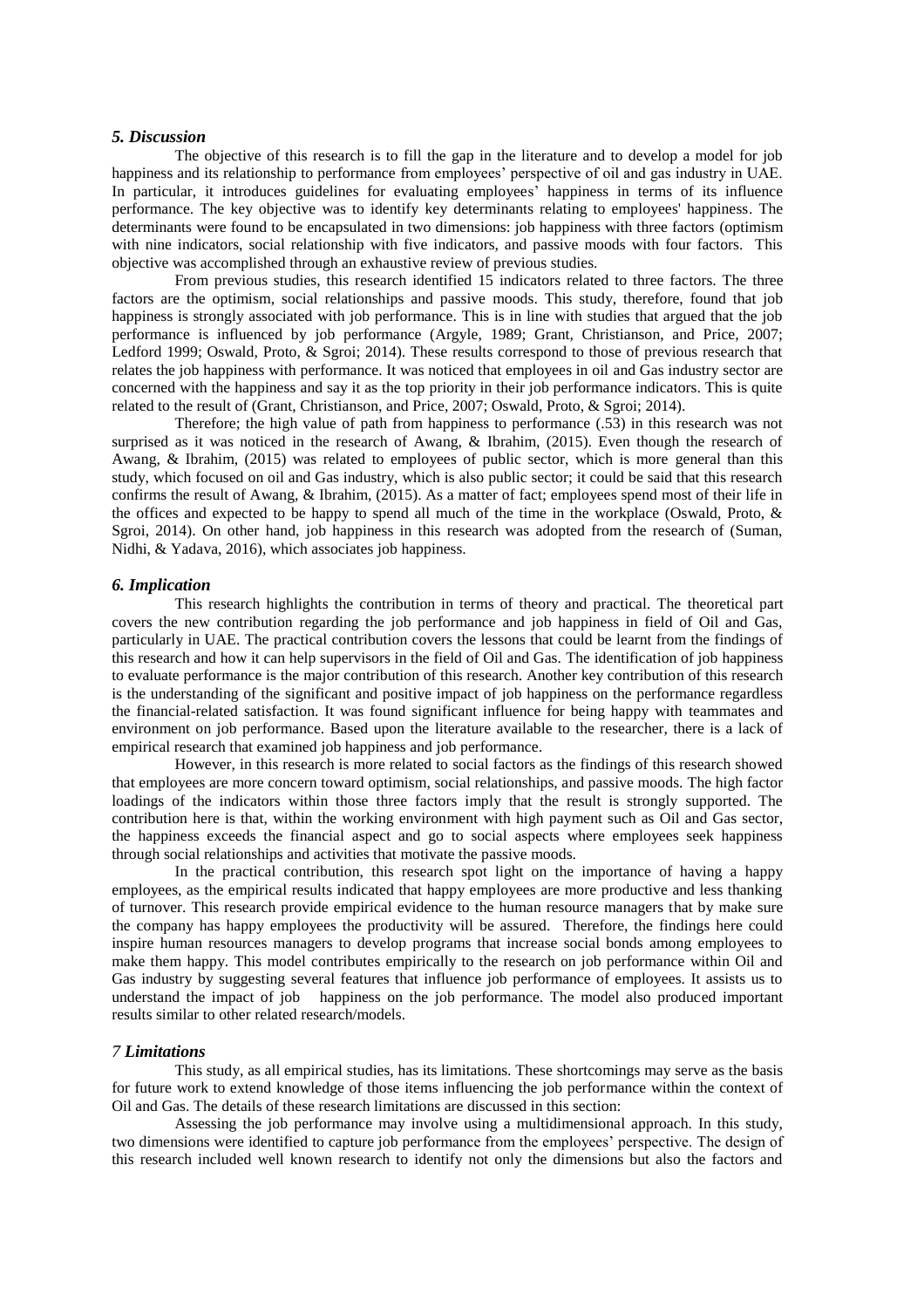features in these dimensions. Moreover, a rigorous methodological approach of theory (model) testing was adopted to confirm the adequacy of the measurement. Therefore, it is possible that extra dimensions and factors may exist that need to be conceptualized in the proposed model, as none of the available techniques adequately address the issues regarding the completeness of the measurement model.

#### *8. Conclusion and Future*

With high income jobs such as the ones in oil and Gas sector, global standard working environment, and high qualified staff who can find another job easily might have totally different reasons to not be high job performance with their jobs. Therefore, it is recommended here to investigate the job performance within those circumstances, as it is expected to have different reasons for turnover intentions such as the culture, weather, and political situation. It is recommended to consider working environment circumstances that are more related to the culture differences, weather, international background of the staff when developing a model explaining the job performance and job happiness, in particular, in fields where financial aspect is probably less concern due to high salary and bonus obtained.

| <b>Appendix A</b> |  |
|-------------------|--|
|                   |  |

| Instrument for varibles    |                                                                                                                        |                                                          |
|----------------------------|------------------------------------------------------------------------------------------------------------------------|----------------------------------------------------------|
| Varible                    | Measure                                                                                                                | Source                                                   |
| Optimism                   | OPT1: I can fit in everything I want to                                                                                |                                                          |
| (OPT)                      | OPT2: I always have a cheerful effect on others                                                                        |                                                          |
|                            | OPT3: I feel I have a great deal of energy                                                                             |                                                          |
|                            | OPT4: I am well satisfied with everything in my life                                                                   |                                                          |
|                            | OPT5: I usually have a good influence on events<br>OPT6: I find beauty in some things                                  | (Hills & Argyle, $2002$ )(Rand,<br>Martin, & Shea, 2011) |
|                            | OPT7: I laugh a lot                                                                                                    |                                                          |
|                            | OPT8: I feel able to take anything on                                                                                  |                                                          |
|                            |                                                                                                                        |                                                          |
| Social                     | SR1: I find most things amusing                                                                                        |                                                          |
| Relationships              | SR2: I am intensely interested in other people                                                                         | (Hagedorn, 2012)(Hills & Argyle,                         |
| (SR)                       | SR3: I have very warm feelings towards almost everyone                                                                 | 2002                                                     |
|                            | SR4: I am always committed and involved                                                                                |                                                          |
|                            | SR5: I feel that life is very rewarding                                                                                |                                                          |
| Passive                    | PM1: I rarely wake up feeling rested                                                                                   |                                                          |
| Moods                      | PM2: I don't feel particularly pleased with the way I am                                                               | (Hagedorn, 2012)(Hills & Argyle,                         |
| (PM)                       | PM3: I am not particularly optimistic about the future<br>PM4: I feel that I am not especially in control of my life   | 2002)                                                    |
|                            |                                                                                                                        |                                                          |
|                            | JP1: I have the chance to do the work that suits my abilities.                                                         |                                                          |
|                            | JP2: I am punctual at work.                                                                                            |                                                          |
| Job<br>Performance<br>(JP) | JP3: I always reach my targets at work.                                                                                |                                                          |
|                            | JP4: I perform well because I receive the recognition for my efforts.                                                  | (Johnson, Messe, & Crano, 1984;<br>MUNISAMY, 2013)       |
|                            | JP5: I attend work regularly because I like my job.<br>JP6: I perform well as I stand a fair chance of being promoted. |                                                          |
|                            | JP7: I can work on my own.                                                                                             |                                                          |
|                            | JP8: I can motivate my co-workers.                                                                                     |                                                          |

## *References*

- Abd-Elaziz, M. E., Aziz, W. M., Khalifa, G. S., & Abdel-Aleem, M. (2015). Determinants of Electronic word of mouth (EWOM) influence on hotel customers' purchasing decision. *International Journal of Heritage*, Tourism, and Hospitality, 9(2/2), 194–223.
- Abdulrab, M., Zumrah, A. R., Almaamari, Q., Al-Tahitah, A. N., Isaac, O., & Ameen, A. (2018). The Role of Psychological Empowerment as a Mediating Variable between Perceived Organizational Support and Organizational Citizenship Behaviour in Malaysian Higher Education Institutions*. International Journal of Management and Human Science* (IJMHS) (Vol. 2).
- Abou-Shouk, M. A. and Khalifa, G. S. (2017) 'The influence of website quality dimensions on e-purchasing behaviour and e-loyalty: a comparative study of Egyptian travel agents and hotels', *Journal of Travel and Tourism Marketing*, 34(5). doi: 10.1080/10548408.2016.1209151.
- Al-Maamari, Q., Kassim, R.-N., Raju, V., Al-Tahitah, A., Ameen, A., & Abdulrab, M. (2018). Factors Affecting Individual Readiness for Change: A Conceptual Framework. *International Journal of Management and Human Science*, *2*(1), 13–18.
- Aldholay, A. H., Abdullah, Z., Ramayah, T., Isaac, O., & Mutahar, A. M. (2018). Online learning usage and performance among students within public universities in Yemen. *Int. J. Services and Standards*, *12*(2), 163–179.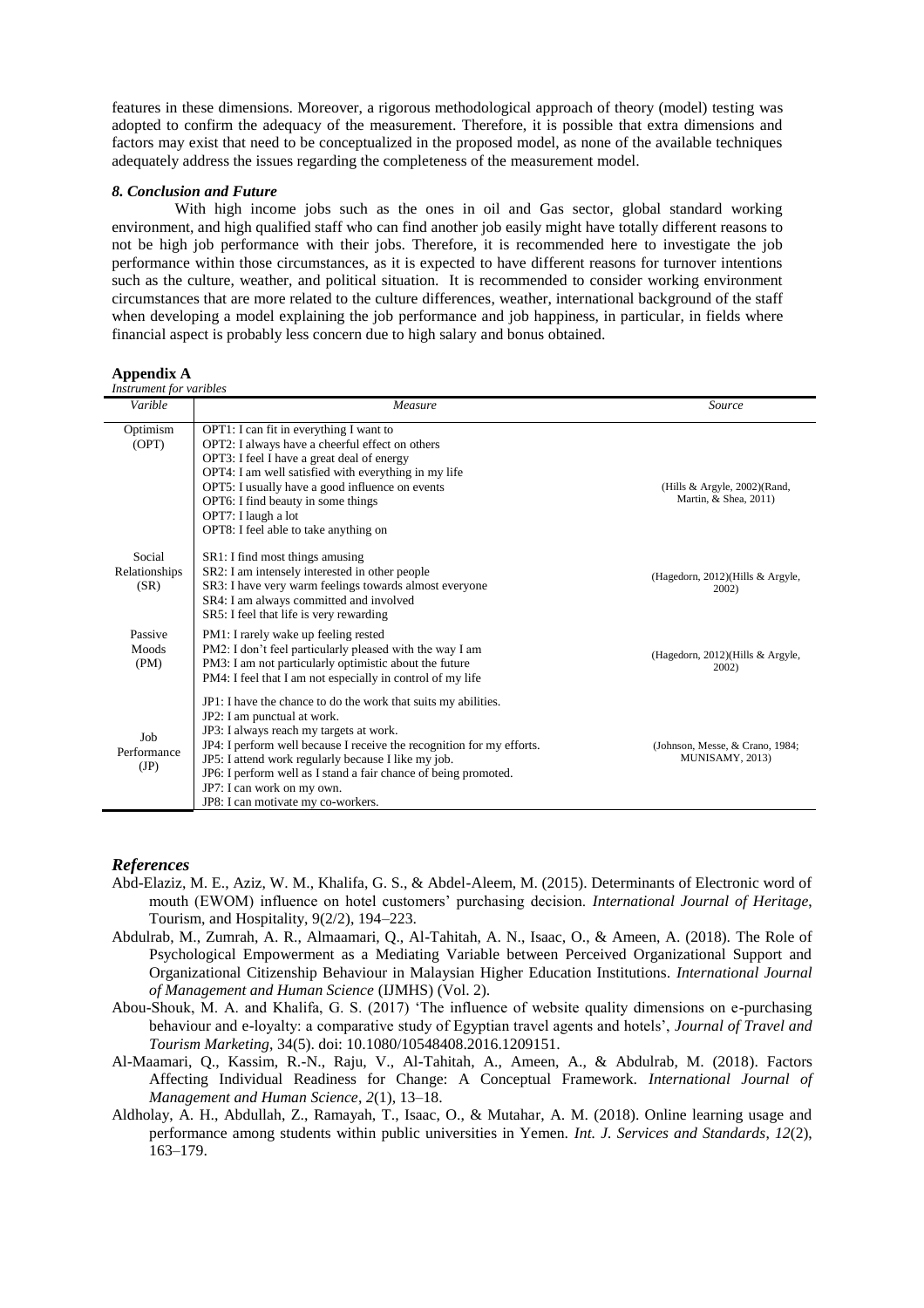- Aldholay, A. H., Isaac, O., Abdullah, Z., Alrajawy, I., & Nusari, M. (2018). The Role of Compatibility as a Moderating Variable in the Information System Success Model: The Context of Online Learning Usage. *International Journal of Management and Human Science (IJMHS)*, *2*(1), 9–15.
- Aldholay, A. H., Isaac, O., Abdullah, Z., & Ramayah, T. (2018). The role of transformational leadership as a mediating variable in DeLone and McLean information system success model: The context of online learning usage in Yemen. *Telematics and Informatics*, *35*(5), 1421–1437. https://doi.org/10.1016/j.tele.2018.03.012
- Aldholay, A., Isaac, O., Abdullah, Z., Abdulsalam, R., & Al-Shibami, A. H. (2018). An extension of Delone and McLean IS success model with self-efficacy. *International Journal of Information and Learning Technology*, IJILT-11-2017-0116. https://doi.org/10.1108/IJILT-11-2017-0116
- Almulla, A., Ameen, A., & Nusari, M. (2017). The Impact of Employees' Tensions and Knowledge Sharing on Managing Organizational Change in Merging Frames: Proposing Conceptual Framework. In *1st International Conference on Management and Human Science, ICMHS 2017* (Vol. 1, p. 2017). Kuala Lumpur, Malaysia.
- Alrajawy, I., Mohd Daud, N., Isaac, O., & Mutahar, A. M. (2016). Mobile Learning in Yemen Public Universities: Factors Influence student's Intention to Use. The 7th International Conference on Postgraduate Education, Universiti Teknologi MARA (UiTM), Malaysia, 1050–1064.
- Al-Obthani, F., & Ameen, A. (2018). Towards Customized Smart Government Quality Model. *International Journal of Software Engineering & Applications*, *9*(2), 41–50. http://doi.org/10.5121/ijsea.2018.9204
- AlShamsi, R., Ameen, A., & Shibami, A. A.-. (2017). The Influence of Smart Government on Happiness: Proposing Framework. In *1st International Conference on Management and Human Science (ICMHS 2017)* (p. 2017). Kuala Lumpur, Malaysia.
- Al-Shamsi, R., Ameen, A., Isaac, O., Al-Shibami, A. H., & Sayed Khalifa, G. (2018). The Impact of Innovation and Smart Government on Happiness: Proposing Conceptual Framework. *International Journal of Management and Human Science (IJMHS)*, *2*(2), 10–26.
- Al-Shamsi, Rashed;Ameen, Ali; Al- Shibami, A. H. (2018). The Influence of Smart Government on Happiness: Proposing Framework. *International Journal of Management and Human Science (IJMHS)*, *2*(2), 10–26.
- Amah, O. E. (2009). Job Satisfaction and Turnover Intention Relationship: The Moderating Effect of Job Role Centrality and Life Satisfaction. Research and Practice in Human Resource Management, 17(1), 24-35.
- Ameen, A., & Ahmad, K. (2013). Proposing Strategy for Utilizing Financial Information Systems in Reducing Corruption. In *3rd International Conference on Research and Innovation in Information Systems – 2013 (ICRIIS'13)* (Vol. 2013, pp. 75–80).
- Ameen, A., & Ahmad, K. (2014). A Systematic Strategy for Harnessing Financial Information Systems in Fighting Corruption Electronically. In *Knowledge Management International Conference (KMICe) 2014, 12 – 15 August 2014, Malaysia* (pp. 12–15). Retrieved from http://www.kmice.cms.net.my/
- Ameen, A., & Kamsuriah, A. (2017). Information Systems Strategies to Reduce Financial Corruption. In S. M. Benlamri R. (Ed.), *Springer Proceedings in Business and Economics* (Vol. 1, pp. 731–740). Switzerland: Springer, Cham. http://doi.org/10.1007/978-3-319-43434-6\_65
- Ameen, A., Almari, H., & Isaac, O. (2018). Determining Underlying Factors that Influence Online Social Network Usage among Public Sector Employees in the UAE. In B. A. Saeed F., Gazem N., Mohammed F. (Ed.), *3rd international conference on reliable information and communication technology 2018 (IRICT 2018), Bangi-Putrajaya, Malaysia* (3rd ed., Vol. 843, pp. 945–954). Cham: Springer, Cham. http://doi.org/doi.org/10.1007/978-3-319-99007-1\_87
- Ameen, A., Almulla, A., Maram, A., Al-Shibami, A. H., & Ghosh, A. (2018). The Impact of Knowledge Sharing on Managing Organizational Change within Abu Dhabi National Oil Organizations. *International Journal of Management and Human Science (IJMHS)*, *2*(3), 27–36.
- Amin, Z., & Akbar, K. P. (2013). Analysis of Psychological Well-being and Turnover intentions of Hotel Employees: An Empirical Study. International Journal of Innovation and Applied Studies, 3(3), 662-671.
- Anderson, J. C., & Gerbing, D. W. (1988). Structural Equation Modeling in Practice: A Review and Recommended Two-Step Approach. *Psychological Bulletin*, *103*(3), 411–423. http://doi.org/10.1037/0033-2909.103.3.411
- Argyle, M. (1989). How harmfull is happiness? Rut Verhoeven.
- Awang, A., Ibrahim, I. I., & Nor, M. N. (2015). Academic Factors and Turnover Intention: Impact of Organization. Higher Education Studies, 5(3), 24-44.
- Awang, Z. (2014). *Structural Equation Modeling Using AMOS*. Shah Alam.Malaysia: University Teknologi MARA Publication Center.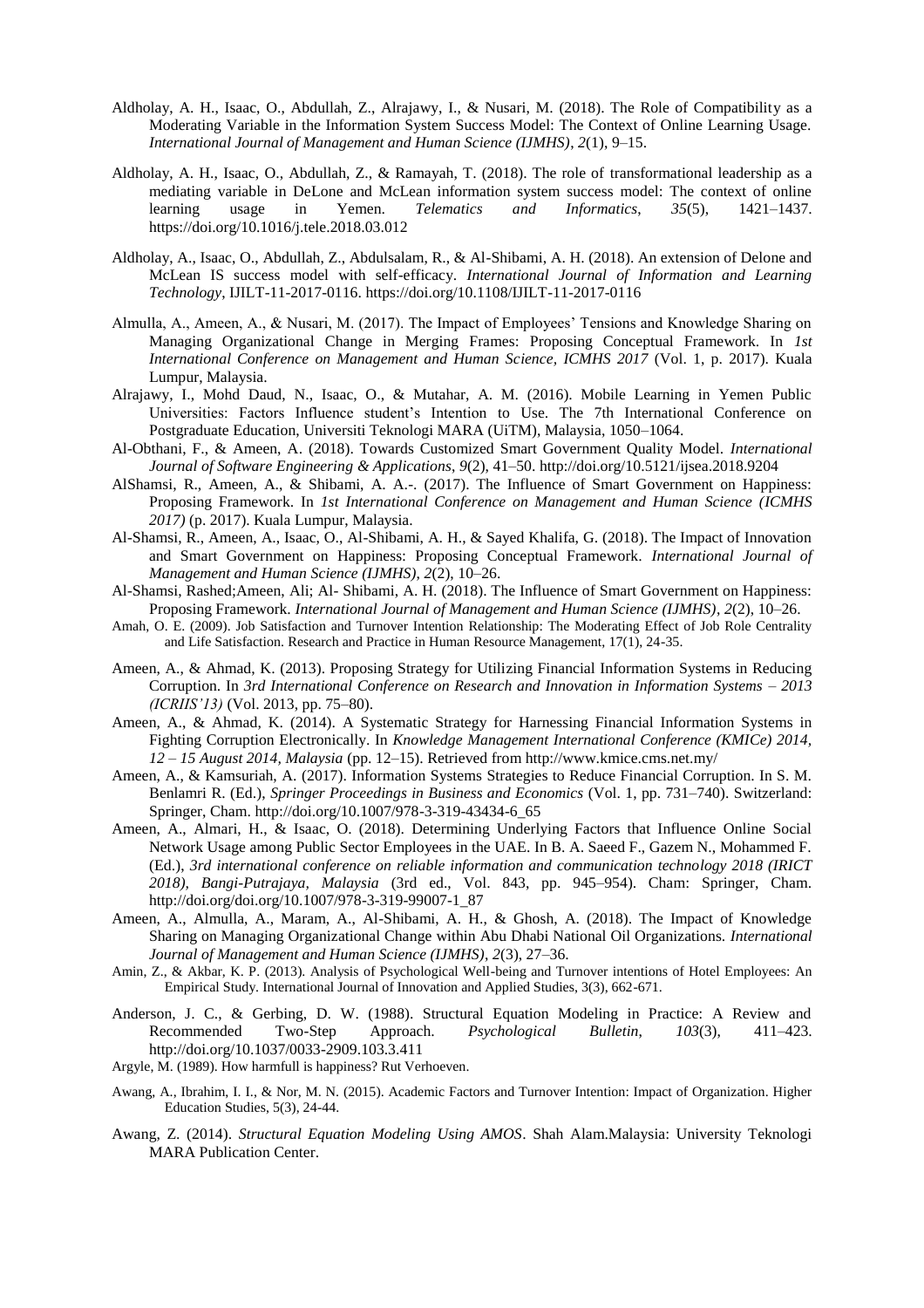- Badran, N. and Khalifa, G. (2016) 'Diversity Management: Is it an Important Issue in Hotel Industry in Egypt?', International Journal of Heritage, Tourism, and Hospitality, 7(2), pp. 275–286.
- Bakotic, D. (2013). Relationship between job satisfaction and organizational performance. Economic Research-Kosovska Istraživanja, 29(2).
- Barclay, D. W., Higgins, C., & Thompson, R. (1995). The partial least square (PLS) approach to causal modeling: Personal computer adoption and use as an illustration. *Technology Studies*, *2*(2), 285–309.
- Bastola, P., Ameen, A., Younis, D., & Chanda, N. (2018). Investigating Most Suitable Model for Measuring Acceptance Mobile Learning in Modern International. In *19th International Conference on IT Applications and Management February (ITAM19)* (p. 31). Danang, Vietnam.
- Berghe, J. V. (2011). Job Satisfaction and Job Performance at the Work Place.
- Bin, A. S. (2016). The relationship between job satisfaction, job performance and employee engagement: An explorative study. Issues in Business Management and Economics, 4(1), 1-8.
- Chin, W. W. (1998a). Issues and opinion on structural equation modeling. *MIS Quarterly*, *22(1)*, 7–16.
- Chin, W. W. (1998b). *The partial least squares approach to structural equation modeling. In G. A. Marcoulides (Ed.), Modern methods for business research (pp. 295-358). New Jersey: Lawrence Erlbaum Associates.* Mahwah, NJ: Lawrence Erlbaum.
- Cohen, J. (1988). *Statistical Power Analysis for the Behavioral Sciences* (2nd Editio). LawreAssociatesnce Erlbaum.
- Daniels, & Harris. (2000). Work., psychological well-being and performance. Occup. Med, 3(4).
- Davar, S. C., & Bala, R. (2012). Relationship between Job Satisfaction & Job Performance: A Meta-Analysis. Indian Journal of Industrial Relations, 48(2), 290-305.
- Fornell, C., & Larcker, D. F. (1981). Evaluating structural equation models with unobservable variables and measurement error. *Journal of Marketing Research*, *18(1)*, 39–50.
- Frey, B. S., & Stutzer, A. (2004). Happiness Research: State and Prospects. Zurich: CREMA.
- Gefen, D., Straub, D., & Boudreau, M.-C. (2000). Structural equation modeling and regression: Guidelines for research practice. *Communications of the Association for Information Systems*, *4*(1), 1–79.
- Grant, A. M., Christianson, M. K., & Price, R. H. (2007). Happiness, Health, or Relationships? ManagerialPractices and Employee Well-Being Tradeoffs. Academy of Management Perspectives, 51-63.
- Gregory, K. (2011). The Importance of Employee Satisfaction. The Journal of the Division of Business & Information Management.
- Haddad, A., Ameen, A., & Mukred, M. (2018). The Impact of Intention of Use on the Success of Big Data Adoption Via Organization Readiness Factor. *International Journal of Management and Human Science (IJMHS)*, *2*(1), 43–51.
- Hagedorn, L. S. (2012). The Meaning of Academic Life. *The Review of Higher Education*, *35*(3), 485–512. http://doi.org/10.1353/rhe.2012.0024
- Hair, J. F. J., Hult, G. T. M., Ringle, C., & Sarstedt, M. A Primer on Partial Least Squares Structural Equation Modeling (PLS-SEM), 46 Long Range Planning 328 (2014). London: Thousand Oaks: SAGE. http://doi.org/10.1016/j.lrp.2013.01.002
- Hair, J. F., Anderson, R. E., Black, W. B., & Tatham, R. L. (2010). *Multivariate Data Analysis: PrenticeHall.*
- Hair, J. F., Anderson, R. E., Black, W. B., Babin, B., & Tatham, R. L.(2006). *Multivariate Data Analysis. Auflage, Upper saddle river.* (Seven, Ed.).
- Hair, J. F., Anderson, R. E., Tatham, R. L. & Black, W. C. (1998*). Multivariate Data Analysis (5th ed.)*, New Jersey, Prentice-Hall.
- Hair, J. F., Black, W. C., Babin, B. J., & Anderson, R. E. (2010). *Multivariate Data Analysis*. New Jersey.
- Hamburger, O. (2013). Why happiness at work is more effective than being satisfied at work. Retrieved January 05, 2016, fro[m http://happinessatwork.eu/happiness -at-work-more-effective.](http://happinessatwork.eu/happiness%20-at-work-more-effective)
- Hatcher, L. (1994). *A step-by-step approach to using the SAS system for factor analysis and structural equation modeling:*  Cary, NC: SAS Institute.
- Hills, P., & Argyle, M. (2002). The Oxford Happiness Questionnaire: A compact scale for the measurement of psychological well-being. *Personality and Individual Differences*, *33*(7), 1073–1082. http://doi.org/10.1016/S0191-8869(01)00213-6
- Holmbeck, G. N. (1997). Toward terminological, conceptual, and statistical clarity in the research of mediators and moderators: examples from the child-clinical and pediatric psychology literatures. *Journal of consulting and clinical psychology*, *65*(4), 599.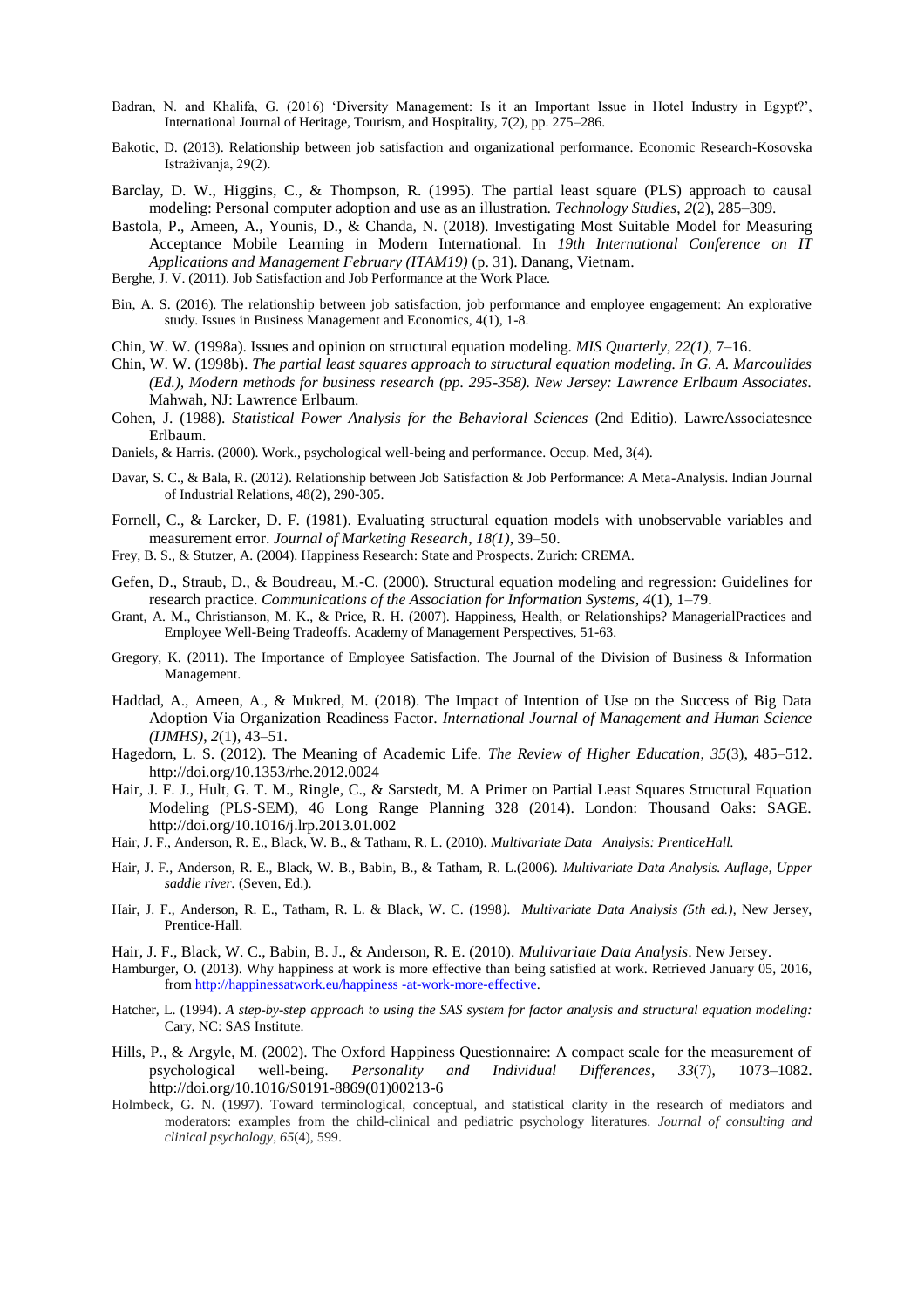- Holmes-Smith, P. (2001). Introduction to structural equation modeling using LISREAL. *Perth: ACSPR!-Winter training Program.*
- Hu, L. T., Bentler, P. M., & Kano, Y. (1992). Can test statistics in covariance structure analysis be trusted?. *Psychological bulletin*, *112*(2), 351.
- Isaac, O., Abdullah, Z., Ramayah, T., & Mutahar, A. M. (2017). Internet usage, user satisfaction, tasktechnology fit, and performance impact among public sector employees in Yemen. *International Journal of Information and Learning Technology*, 34(3), 210–241. http://doi.org/10.1108/IJILT-11-2016-0051
- Isaac, O., Abdullah, Z., Ramayah, T., & Mutahar, A. M. (2017a). Internet Usage and Net Benefit among Employees Within Government Institutions in Yemen: An Extension of Delone and Mclean Information Systems Success Model (DMISM) with Task-Technology Fit. *International Journal of Soft Computing*, 12(3), 178–198. http://doi.org/10.3923/ijscomp.2017.178.198
- Isaac, O., Abdullah, Z., Ramayah, T., & Mutahar, A. M. (2017b). Internet Usage within Government Institutions in Yemen: An Extended Technology Acceptance Model (TAM) with Internet Self-Efficacy and Performance Impact. *Science International*, 29(4), 737–747.
- Isaac, O., Abdullah, Z., Ramayah, T., Mutahar, A. M., & Alrajawy, I. (2017). Towards a Better Understanding of Internet Technology Usage by Yemeni Employees in the Public Sector: An Extension of the Task-Technology Fit (TTF) Model. R*esearch Journal of Applied Sciences*, 12(2), 205–223. http://doi.org/10.3923/rjasci.2017.205.223
- Isaac, O., Abdullah, Z., Ramayah, T., & Mutahar Ahmed, M. (2017). Examining the Relationship Between Overall Quality, User Satisfaction and Internet Usage: An Integrated Individual, Technological, Organizational and Social Perspective. *Asian Journal of Information Technology*, 16(1), 100–124. http://doi.org/10.3923/ajit.2017.100.124
- Isaac, O., Masoud, Y., Samad, S., & Abdullah, Z. (2016). The mediating effect of strategic implementation between strategy formulation and organizational performance within government institutions in Yemen. *Research Journal of Applied Sciences*, 11(10), 1002–1013. http://doi.org/10.3923/rjasci.2016.1002.1013
- Johnson, C. D., Messe, L. A., & Crano, W. D. (1984). Predicting Job Performance of Low Inome Worker: the Work Opinion Questionnaire. *Personnel Psychology*, *37*(2), 291–299. http://doi.org/10.1111/j.1744- 6570.1984.tb01451.x
- Jones, M. D. (2016). Which is a Better Predictor of Job Performance:Job Satisfaction or Life Satisfaction? .
- Jöreskog, K. G., & Sörbom, D. (1982). Recent developments in structural equation modeling. *Journal of marketing research*, 404-416.
- Judge, T. A., Thoresen, C. J., Bono, J. E., & Patton, G. K. (2001). The Job Satisfaction-Job Performance Relationship. Psychological Bulletin, 127(3), 376-407.
- Judge, T. A., Thoresen, C. J., Bono, J. E., & Patton, G. K. (2001). The Job Satisfaction-Job Performance Relationship:A Qualitative and Quantitative Review. Psychological Bulletin, 127(3), 376-407.
- Kaiser, H. F. (1974). An index of factorial simplicity. *Psychometrika*, *39*(1), 31-36.
- Kampkötter, P. (2014). Performance Appraisals and Job Satisfaction. German Socio-Economic Panel Study.
- Kannana, V. R., & Tan, K. C. (2005). Just in time, total quality management, and supply chain management: understanding their linkages and impact on business performance. *Omega: The International Journal of Management Science*, *33*(2), 153–162.
- Khalaf, S. N., Morsy, M. A., Ahmed, G. S., & Ali, N. A. (2016). Impact of Effective Training on Employee Performance in Hotel Establishments. International Journal of Heritage, *Tourism, and Hospitality*, 10(1/2), 92–109.
- Khalifa, G. S. A. and Mewad, E.-H. A. (2017) 'Managing drivers and boundaries of information technology risk management (ITRM) to increase Egyptian hotels market share', *International Journal on Recent Trends in Business and Tourism* (IJRTBT), 1(1), pp. 12–31.
- Khalifa, G. S. A. and Fawzy, N. M. (2017) 'Measuring E-Service Quality (Expectation Vs. Perception) From Travel Agencies' Perspective: An Empirical Study on Egyptian Hotel Websites', *International Journal on Recent Trends in Business and Tourism* (IJRTBT), 1(3), pp. 36–48
- Khalifa, G. S. A., & Abou-Shouk, M. A. A. (2014). Investigating the Success Factors of Hotel Websites: The Case of Egyptian Hotels. APJIHT *Asia-Pacific Journal of Innovation in Hospitality and Tourism*, 3(32), 131–151. https://doi.org/10.7603/s40930-014-0008-9

Kline, R. B. (2005). Principle and practice of structural equation modeling, 2<sup>nd</sup> edn Guilford Press, New York.

Kline, R. B. (2010). *Principles and practice of structural equation modeling* (3rd ed.). New York: The Guilford